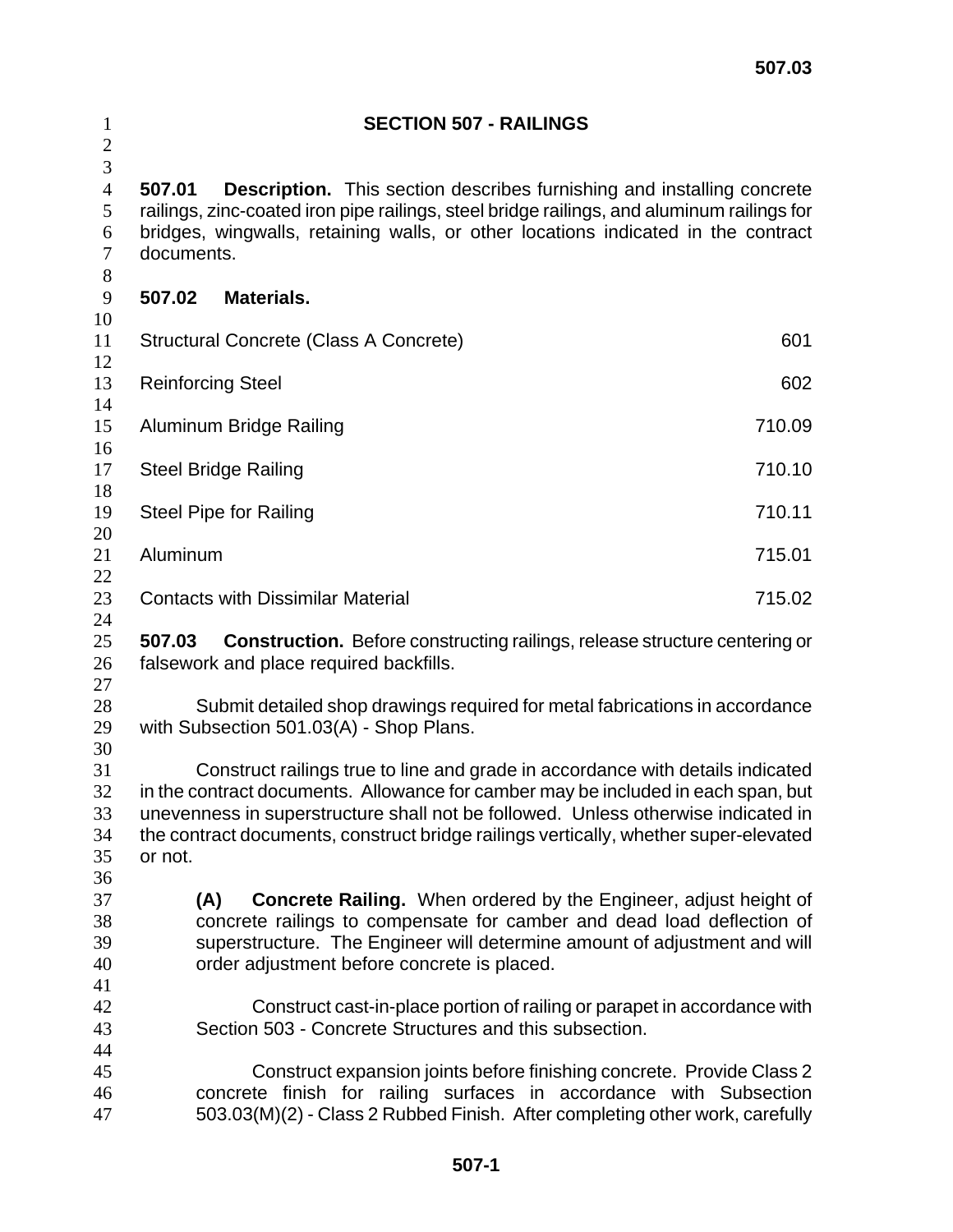remove with a sharp chisel, loose or thin shells of mortar likely to spall under expansion joint movement. Concrete parapet under metal bridge railing and end posts shall be considered concrete railing and shall conform to requirements of this section. **(B) Zinc-Coated Iron Pipe Railings.** Weld and grind joints smooth. Welding shall comply with Subsection 501.03(D) - Shop Work and Fabrication. Provide vent holes for iron pipe galvanizing and show them in shop drawings. Repair damaged zinc-coated surfaces in accordance with Subsection 501.03(G)(2) - Repairing Damaged Zinc-Coated Surfaces. **(C) Metal Bridge Railings. (1) Storage of Materials.** Store metal bridge railing materials at work site acceptable to the Engineer, on platforms, pallets or other aboveground supports. Keep railing materials free from grease and dirt and protected from moisture until railings are installed. Prevent aluminum railing materials from coming in contact with dissimilar metals. **(2) Condition of Materials.** Rolled railing material, before being laid out or worked, shall be straight. If necessary, straighten material by methods that will not produce fracture or otherwise damage the metal. Material with sharp kinks or bends, or both, will be rejected. Provide commercial finish for portions of work exposed to view. **(3) Layout.** Space posts as indicated in the contract documents. **If required, furnish and install full-sized shims to cover entire post** base. **(4) Fabrication and Erection. (a) General.** Join materials as indicated in the contract documents. Match-mark sections to ensure that they will be erected in same position in which they were fabricated. Adjust **railings to ensure the following:** proper matching at abutting 88 ioints; and correct alignment, curvature, and camber 89 throughout their lengths. Fabricate railings on curves or return bends by shop bending rails to fit curvature, forming smooth curve throughout their lengths. Cover exposed ends of bridge rails with terminal caps or seals acceptable to the Engineer. Installed railings shall have smooth, uniform appearance.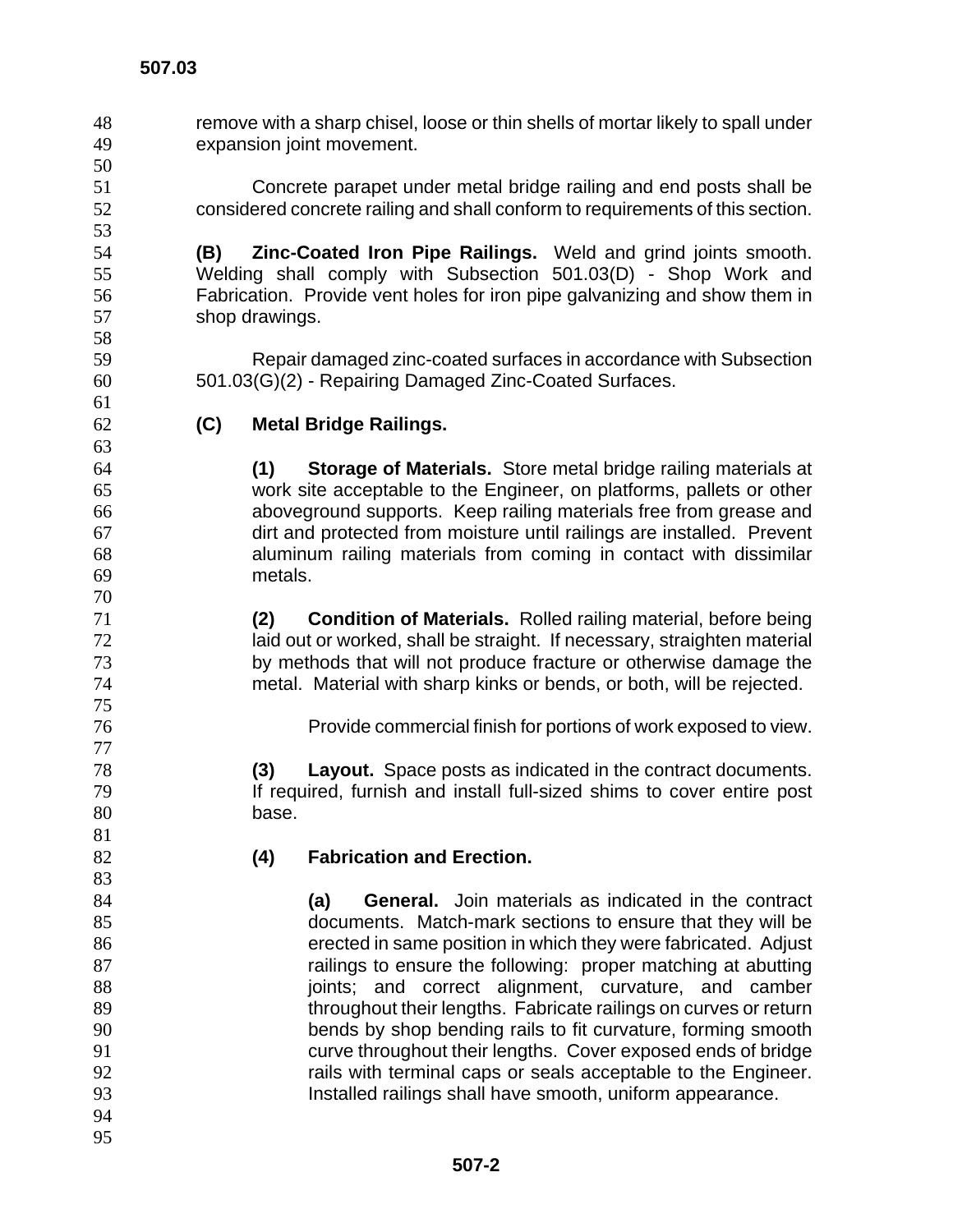Shims required for aligning aluminum posts shall conform to Subsection 715.01(E) - Aluminum Shims. Where aluminum alloys come in contact with dissimilar materials, coat interface surfaces in accordance with Subsection 715.02 - Contacts With Dissimilar Material.

**(b) Bending.** To ease bending, aluminum may be heated 102 to no more than 400 degrees F for a period not exceeding 30 minutes. Steel may be heated to no more than 1200 degrees F. Monitor induced temperatures with temperature-indicating crayons, liquids, bimetal thermometers, or other 106 means acceptable to the Engineer.

**(c) Cutting.** Shear, saw, or mill material of 1/2-inch thickness or less. Cut edges shall be true, smooth, and free **110 from burrs or ragged breaks. Fillet re-entrant cuts by drilling before cutting.** Torch or flame cutting will not be allowed.

**(d) Drilling and Punching Holes.** Drill or punch bolt holes to finished size; sub-punch and ream to finished size; or sub-115 drill and ream to finished size. Punching holes to finished size or sub-punching and reaming to finished size will be allowed for material 3/4 inch or less in thickness. For material more than 3/4 inch in thickness, drill to finished size or sub-drill and ream 119 to finished size.

Die diameter shall not exceed punch diameter by more **than 3/32 inch.** 

Sub-punched or sub-drilled holes shall be smaller than finished size holes by 1/4 inch. Unless otherwise indicated in 126 the contract documents, finished holes shall be cylindrical, perpendicular to plane of connection, and not more than 1/16 **inch larger than nominal bolt diameter.** 

Slotted bolt holes shall have length not more than two and one-half times nominal bolt diameter, and width not more 132 than 1/16 inch larger than nominal bolt diameter.

Finished holes shall be clean-cut, without torn or ragged edges. Remove burrs, fins, sharp edges, and hole irregularities that would prevent solid seating of parts. Poorly matched holes will be rejected.

Ream and drill with twist drills, twist reamers, or rotobroach cutters, guided mechanically, where practicable. If 141 required, separate assembled parts for removal of burrs caused by drilling. Assemble connecting parts and hold